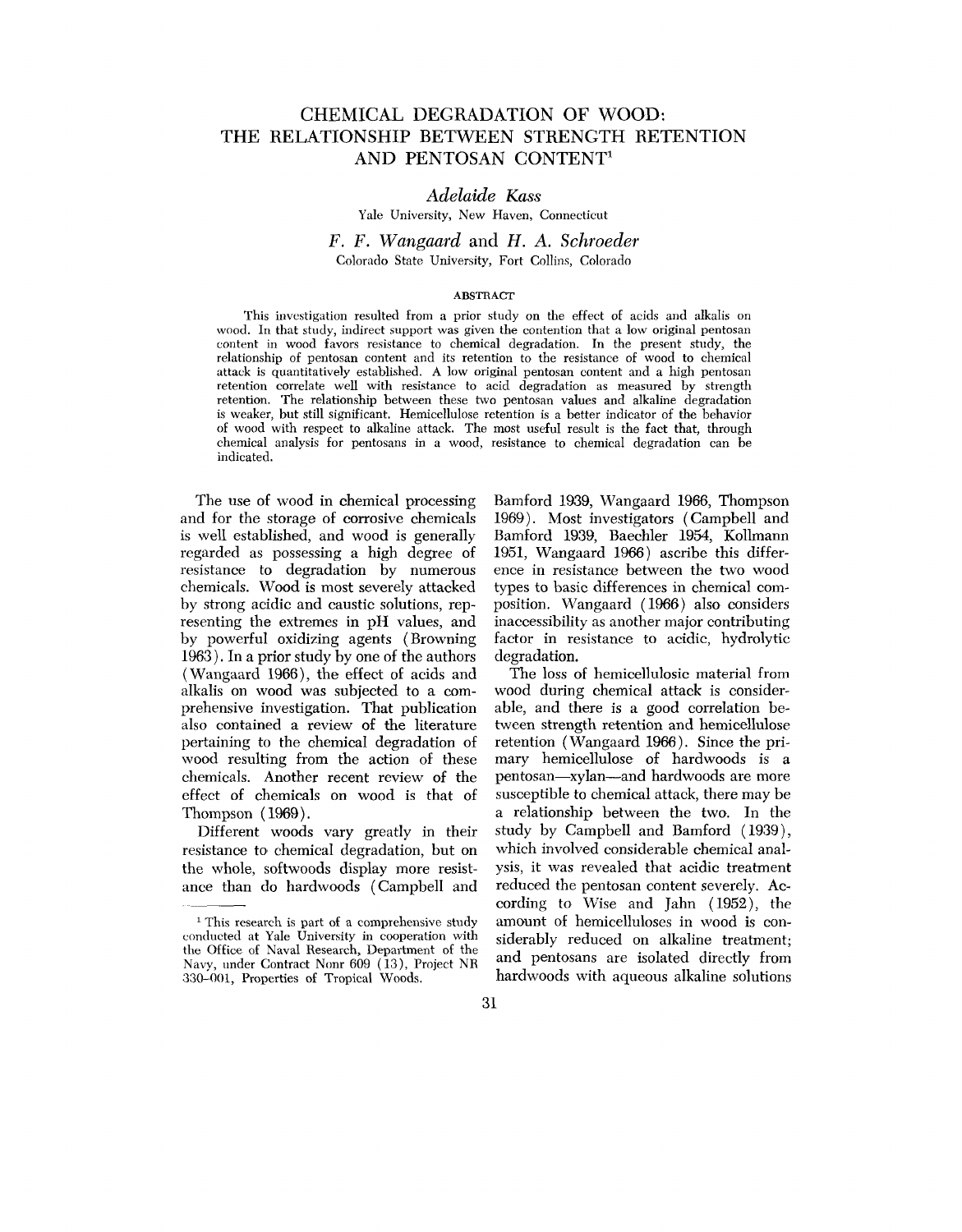(Time11 1964). That the pentosan content and its retention in wood might be important factors in chemical degradation was also given additional favorable support through the work of Wangaard (1966).

A definite demarcation between hardwoods and softwoods in their resistance to chemical attack is not always true when tropical hardwoods are compared to softwoods. Campbell and Bamford ( 1939 ) and Wangaard (1966) have reported instances of similarly good resistance to chemical degradation. The two woods-teak ( $Tectona$  grandis) and jarrah (Eucalyptus marginata) were as resistant as some softwoods to acidic attack, and their pentosan content was not significantly higher than that of softwoods (Campbell and Bamford 1939). The chemical composition of fourteen tropical woods was determined by Wise et al.  $(1951,1952)$ , and both the hemicellulose and pentosan values were lower than those of temperate-zone hardwoods. If there is a relationship between pentosan content and resistance to chemical attack, then tropical hardwoods should be superior to temperate-zone hardwoods. The work of Wangaard (1966) seems to verify this contention in comparing ten tropical hardwoods to white oak *(Quercus alba)*.

The present study was undertaken to quantify the role of pentosans in the chemical degradation of wood through acidic and caustic solutions. The purpose of the project also included the establishment of an indicator for predicting resistance to chemical attack. Primarily two relationships were investigated: (1) strength retention (a measure of resistance to degradation) versus original pentosan content and  $(2)$ strength retention versus retention of pentosans.

# MATERIALS AND EXPERIMENTAL METHODS

Thirteen wood samples were used: two softwoods, Douglas-fir ( Pseudotsuga *men*ziesii) and Caribbean pine **(Pinus** carihaea); one temperate-zone hardwood, white oak ( *Quercus* alba) ; and ten tropical hardwoods. A11 of the wood samples for chemical analysis and all of the strength data were obtained from the prior study (Wangaard 1966). The wood samples for chemical analysis were obtained from a set of beams previously used in obtaining the strength data. Each sample consisted of control, acid-treated, and alkaline-treated material. The acid-treated wood had been soaked in 10% HC1 solution and the alkaline-treated in 10% NaOH solution. In both treatments, the small beams were submerged for 32 days at 20 *C* and then washed with cold tap water overnight before being tested for strength properties. The strength testing was completed in June 1962, and the pentosan determinations were initiated in February 1967. During this time interval, the tested beams were dried and stored in the air-dry condition at room temperature. It has been assumed that changes in chemical composition would be negligible under these conditions of storage.

The wood samples were prepared for chemical analysis by grinding in a Wiley mill to pass a 40-mesh screen. Approximately five grams of wood meal were sealed in nylon bags and extracted, using a Soxhlet extraction apparatus. The material was extracted, using the following sequence: 8-10 hr with a 95% ethyl alcohol-benzene mixture ( 1:2), **2-3** hr with 95% ethyl alcohol; and 20. hr with hot water. The wood meal was removed from the nylon bags, air-dried, and stored in stoppered glass bottles until needed.

The procedure used for the chemical analysis is that described in Technical Association Pulp and Paper Industry (1950). The method involves hydrolysis of the pentosans in wood and formation of furfural from the resulting sugars by the action of hot 12% HCI. The furfural is distilled and precipitated with phloroglucinol, and the precipitate is determined gravimetrically. All results were calculated on the extractivefree weight basis of the wood, and data for the treated material were adjusted to the original extractive-free wood basis.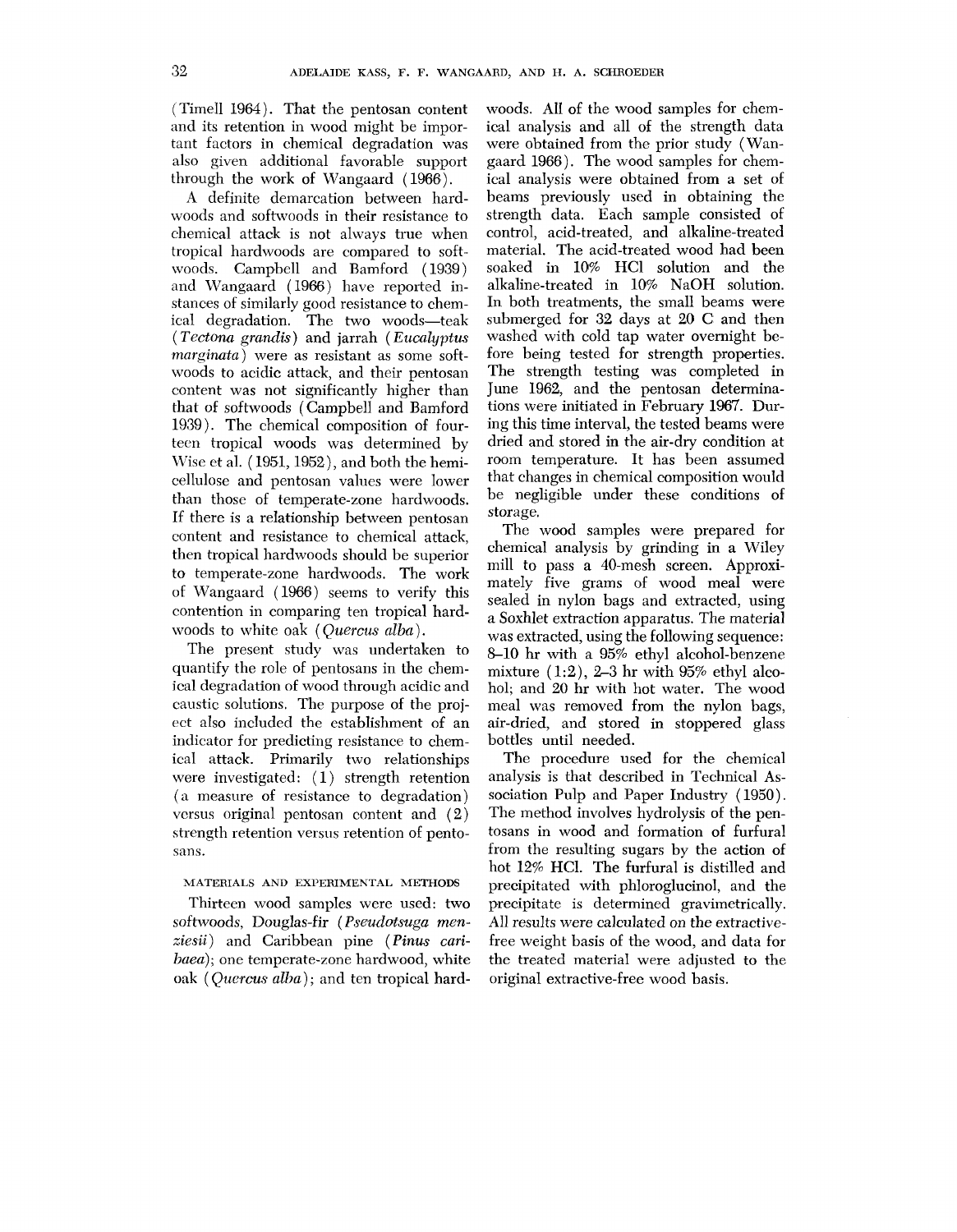| <b>Species</b>      | Treatment | Weight<br>retention <sup>2</sup> | Hemi-<br>cellulose<br>content<br>% | Hemi-<br>cellulose<br>retention <sup>2</sup> | Pentosan<br>content<br>% |    | Modulus<br>Pentosan of rupture max. load<br>retention <sup>2</sup> retention <sup>2</sup> | Work-to-<br>retention <sup>2</sup> |
|---------------------|-----------|----------------------------------|------------------------------------|----------------------------------------------|--------------------------|----|-------------------------------------------------------------------------------------------|------------------------------------|
| Douglas-fir $(1)$   | Control   |                                  | 31.1                               |                                              | 7.1                      |    |                                                                                           |                                    |
| (Pseudotsuga        | Acidic    | 97.6                             | 31.0                               | 100                                          | 6.1                      | 86 | 76                                                                                        | 38                                 |
| menziesii)          | Alkaline  | 94.0                             | 24.8                               | 80                                           | 7.0                      | 99 | 39                                                                                        | 69                                 |
| Caribbean pine (10) | Control   |                                  | 26.5                               |                                              | 7.4                      |    |                                                                                           |                                    |
| (Pinus              | Acidic    | 94.4                             | 27.6                               | 104                                          | 5.7                      | 77 | 72                                                                                        | 71                                 |
| caribaea)           | Alkaline  | 96.0                             | 22.0                               | 83                                           | 6.8                      | 92 | 53                                                                                        | 77                                 |
| White oak $(2)$     | Control   |                                  | 36.7                               | ----                                         | 24.6                     |    | ——                                                                                        |                                    |
| <i>(Quercus</i>     | Acidic    | 85.4                             | 21.4                               | 58                                           | 14.1                     | 57 | 39                                                                                        | 12                                 |
| alba)               | Alkaline  | 88.2                             | 16.4                               | 45                                           | 20.0                     | 81 | 20                                                                                        | 27                                 |
| Teak $(3)$          | Control   |                                  | 31.8                               |                                              | 14.8                     |    |                                                                                           |                                    |
| (Tectona            | Acidic    | 94.2                             | 24.9                               | 78                                           | 10.6                     | 72 | 59                                                                                        | 34                                 |
| grandis)            | Alkaline  | 86.8                             | 15.3                               | 48                                           | 11.0                     | 74 | 26                                                                                        | 52                                 |
| Lignum-vitae $(4)$  | Control   |                                  | 27.3                               |                                              | 18.3                     |    |                                                                                           |                                    |
| (Guaiacum           | Acidic    | 90.9                             | 20.0                               | 73                                           | 12.5                     | 68 | 42                                                                                        | 18                                 |
| <i>officinale</i> ) | Alkaline  | 85.8                             | 13.1                               | 48                                           | 14.3                     | 78 | 29                                                                                        | 44                                 |
| Vera $(5)$          | Control   |                                  | 31.6                               |                                              | 22.3                     |    |                                                                                           |                                    |
| (Bulnesia           | Acidic    | 91.9                             | 23.5                               | 74                                           | 16.3                     | 73 | 54                                                                                        | 22                                 |
| arborea)            | Alkaline  | 93.9                             | 17.8                               | 56                                           | 19.2                     | 86 | 26                                                                                        | 22                                 |
| Bannia $(6)$        | Control   |                                  | 27.0                               |                                              | 14.2                     |    |                                                                                           |                                    |
| (Swartzia           | Acidic    | 93.3                             | 21.3                               | 79                                           | 11.8                     | 83 | 70                                                                                        | 72                                 |
| bannia)             | Alkaline  | 88.0                             | 13.0                               | 48                                           | 9.9                      | 70 | 20                                                                                        | 39                                 |
| Copaia $(7)$        | Control   | ---                              | 32.7                               | —                                            | 12.5                     |    | —                                                                                         |                                    |
| (Jacaranda          | Acidic    | 94.9                             | 21.3                               | 65                                           | 9.2                      | 74 | 48                                                                                        | 9                                  |
| copaia)             | Alkaline  | 88.3                             | 15.6                               | 48                                           | 9.1                      | 73 | 34                                                                                        | 44                                 |
| Cedro granadino (8) | Control   |                                  | 29.6                               | $\overline{\phantom{0}}$                     | 13.2                     |    |                                                                                           |                                    |
| (Cedrela            | Acidic    | 99.0                             | 21.0                               | 71                                           | 9.8                      | 74 | 60                                                                                        | 19                                 |
| tonduzii)           | Alkaline  | 83.2                             | 11.0                               | 37                                           | 7.4                      | 56 | 16                                                                                        | 61                                 |
| $Yekoro$ (9)        | Control   |                                  | 30.5                               | $\overline{\phantom{a}}$                     | 14.9                     |    |                                                                                           |                                    |
| (Ocotea             | Acidic    | 92.1                             | 23.3                               | 76                                           | 10.5                     | 70 | 62                                                                                        | 33                                 |
| schomburgkiana)     | Alkaline  | 88.6                             | 14.7                               | 48                                           | 10.5                     | 70 | 25                                                                                        | 47                                 |
| Mora amarilla (11)  | Control   |                                  | 31.6                               | —                                            | 18.7                     |    |                                                                                           |                                    |
| (Chlorophora        | Acidic    | 95.9                             | 22.4                               | 71                                           | 16.9                     | 90 | 64                                                                                        | 30                                 |
| <i>tinctoria</i> )  | Alkaline  | 87.3                             | 15.7                               | 50                                           | 15.9                     | 85 | 20                                                                                        | 43                                 |
| Marishiballi (12)   | Control   |                                  | 25.5                               |                                              | 15.1                     |    |                                                                                           |                                    |
| (Licania            | Acidic    | 96.1                             | 21.7                               | 85                                           | 10.1                     | 67 | 59                                                                                        | 33                                 |
| buxifolia)          | Alkaline  | 98.2                             | 16.5                               | 65                                           | 14.5                     | 96 | 35                                                                                        | 50                                 |
| Acapu $(13)$        | Control   |                                  | 30.7                               | $\overline{\phantom{0}}$                     | 17.9                     |    |                                                                                           |                                    |
| (Vouacapoua)        | Acidic    | 91.9                             | 18.7                               | 61                                           | 14.3                     | 80 | 54                                                                                        | 28                                 |
| americana)          | Alkaline  | 86.3                             | 12.4                               | 40                                           | 13.4                     | 75 | 19                                                                                        | 19                                 |

**TABLE 1.** *Comparison* of *changes in chemical composition and strength resulting from acidic and alkaline treatments of woods'* 

**<sup>1</sup>**All values based on extractive-free weight. 2 Per cent of control.

### RESULTS AND DISCUSSION

The results of the pentosan determinations and additional pertinent information obtained in the prior study ( Wangaard 1966) are tabulated and shown in Table 1. The pentosan content of the two softwoods averaged *7.25%,* that of the oak was **24.6%,**  and the average value for the ten tropical hardwoods was 16.2%. All of these values are slightly high when compared with average values given in the literature (Browning 1963, Timell 1964, Wise et al. 1951, 1952). This discrepancy is probably due to lack of a correction for the uronic anhydride content of the wood, which was not determined. The uronic acids also yield furfural under the pentosan analysis conditions, to the extent of about 0.35 mole per equivalent of uronic anhydride (Browning 1967). The magnitude of such a correction would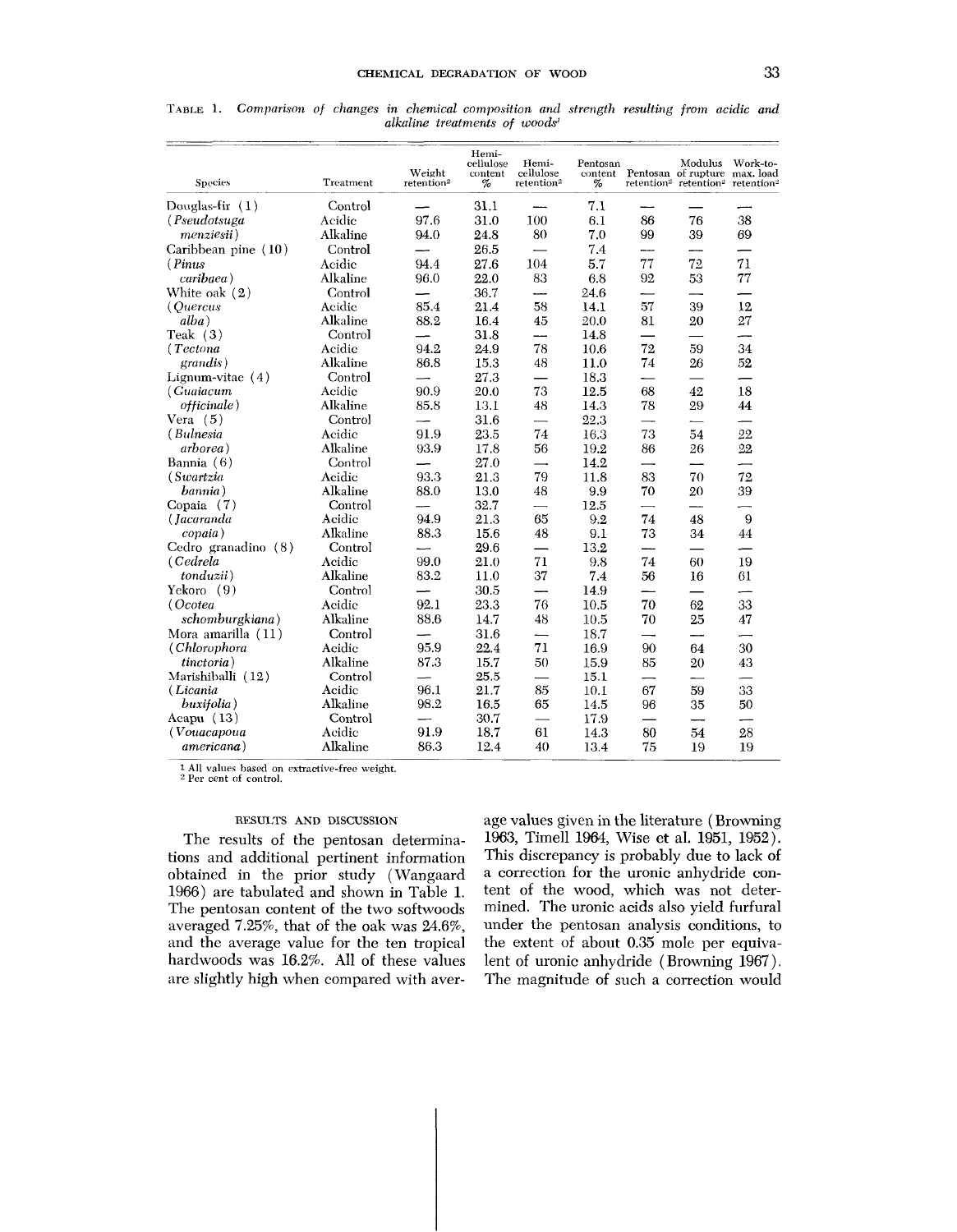

**FIG.** 1. Relationship between pentosan retention and modulus of rupture retention following treatment with 10% HC1 for **32** days at 20 C. Individual species are identified by number in Table 1.

be such as to nullify the apparent difference in values.

The hemicellulose content of the control specimens also appears high, especially for the tropical hardwoods. The average hemicellulose value given for fourteen tropical hardwoods by Wise et al. (1952) was 19.0%; that of four Amazon Basin woods by Lauer ( 1958) was 22.2%, while the average of the tropical hardwoods listed in Table **1**  is 29.8%. All of these values were determined and calculated in essentially the same manner: the difference between holocellulose and  $\alpha$ -cellulose, based on the weight of extractive-free wood. Reasons for this discrepancy are not readily apparent. If it is assumed that the principal hemicellulose of tropical species is similar to that of temperate-zone hardwoods, then **7040%** of the total hemicellulose content should be accounted for in the pentosan value. The data presented by Wise et al. (1952) seem to support this assumption;

but the values given in Table 1 do not agree. The hemicellulose values in this study are higher than would be expected.

#### *Acidic Treatment*

With the exception of the two softwood species, the hemicellulose content was reduced when wood was attacked by acid. Although the pentose content was also reduced during the acid attack, there was no consistency between pentosan retention and hemicellulose retention. At first this may appear unusual since the hemicelluloses of hardwoods are primarily xylan, a pentosan; however, the procedure by which the hemicelluloses are determined explains the problem. An unknown amount of cellulosic material is undoubtedly determined as "hemicellulose" after degradation during the acidic treatment, which results in fragments that are soluble in aqueous **17%%**  NaOH solution. This would explain the high hemicellulose values for the two acid-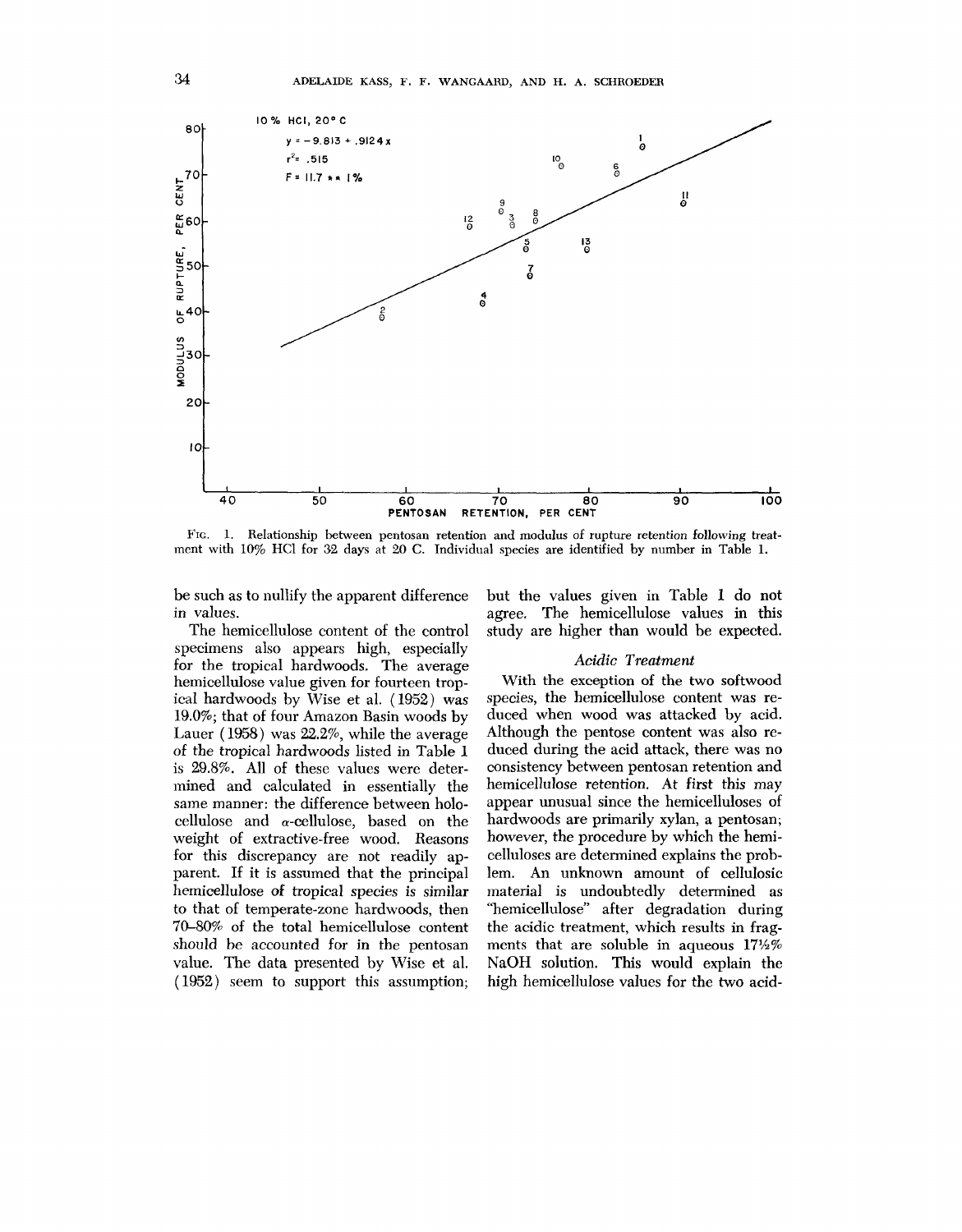

FIG. 2. Relationship between original pentosan content and modulus of rupture retention following treatment with  $10\%$  HCl for 32 days at 20 C.

degraded softwood samples. Cari pine, with a hemicellulose retention of 104%, had only an  $81.5\%$   $\alpha$ -cellulose retention ( Wangaard 1966).

Following acid treatment, pentosan retention and hemicellulose retention gave a significant correlation with re of modulus of rupture. The relat between strength retention, as in by retention of the modulus of rupt pentosan retention is shown in Fig. regression has a coefficient of dete  $(r^2) = 0.515$ . This relationship is actually slightly poorer than that found for strength retention versus hemicellul where the coefficient of determination  $(r^2)$  $= 0.598$ . Several of the tropical hardwoods had pentosan retentions comparable to that of the two softwoods. These shown in Table 1, are Mora a with the highest retention of an and Bannia and Acapu. White oak had the lowest pentosan retention and also the lowest strength retention.

When the original pentosan and hemicellulose contents are compared with strength retention after acid degradation, only the pentosan values show a significant correlation. This relationship is shown in Fig. *2,* where the regression had a coefficient of determination  $(r^2) = 0.539$ .

### *Alkaline Treatment*

The modulus of rupture **was** more severely reduced in the alkaline treatment than in the acidic treatment; however, the average pentosan retention was slightly higher. The better pentosan retention under alkaline treatment is to be expected, as is indicated by a similar retention under alkaline pulping conditions (Rydholm 1965). An appreciable amount of alkaline-modified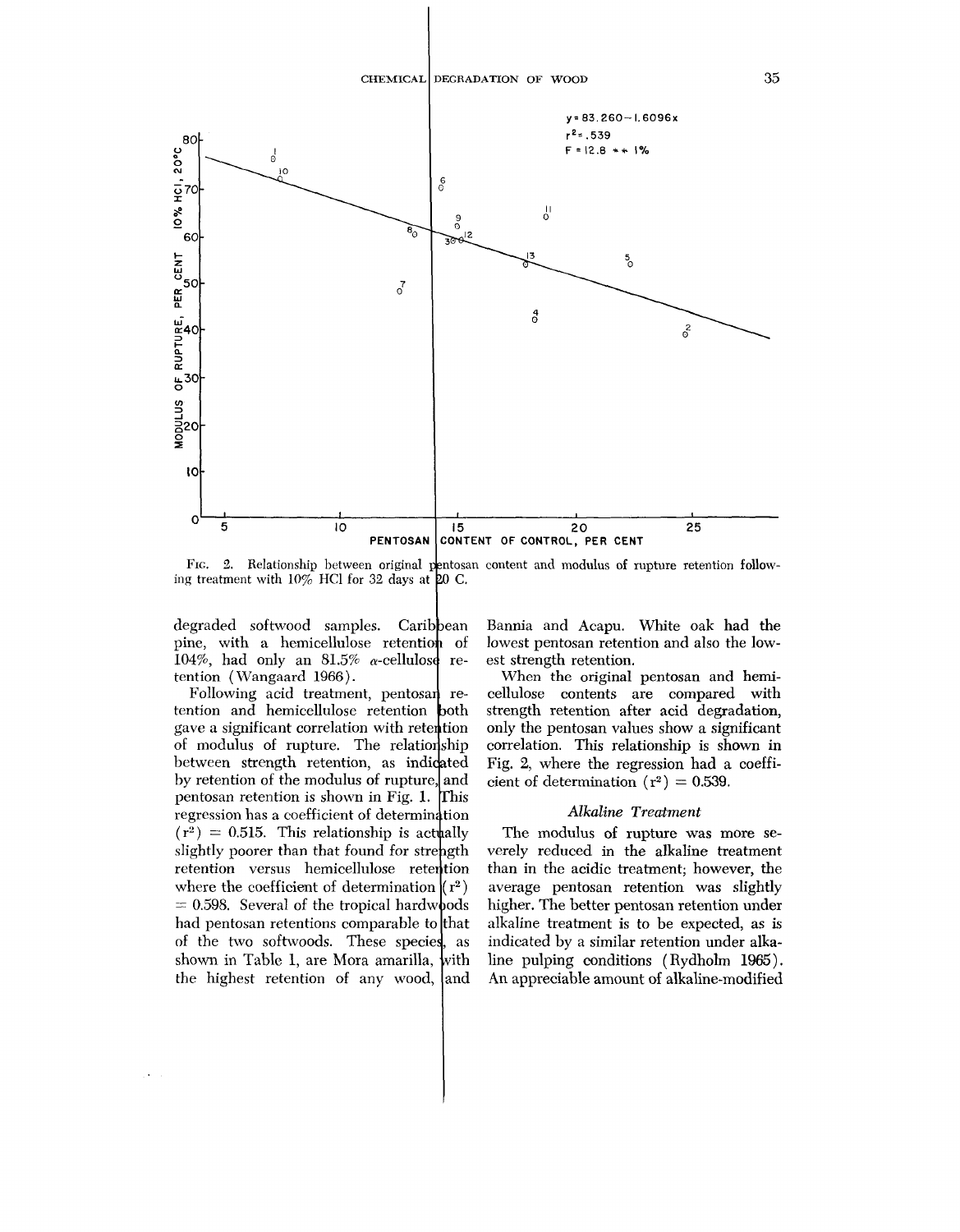

FIG. 3. Relationship between pentosan retention and modulus of rupture retention following treatment with 10% NaOH for *32* days at 20 C.

pentosan actually increases the  $\alpha$ -cellulose content by reduced solubility in  $17\frac{1}{2}\%$ NaOH. This was indicated in the prior study (Wangaard 1966) in which the *a*cellulose retention of the wood after alkaline treatment was often over 100%.

As seen in Fig. **3,** a weaker relationship was found between strength retention and pentosan retention after alkaline treatment than was found after acid treatment. The relationship, however, between modulus of rupture retention and hemicellulose retention is good, the regression having a coefficient of determination  $(r^2) = 0.792$ . This good correlation was also shown in the prior study (Wangaard 1966) where averaging of two temperature series also gave a highly significant coefficient of determination  $(r^2) = 0.763$ .

An evaluation of modulus of rupture retention after alkaline degradation versus original pentosan content revealed a weaker relationship than that found after acid

degradation. Nevertheless, as seen in Fig. 4, it was significant, while the hemicellulose data did not reveal any relationship of significance. Interestingly, retention of workto-maximum load following alkaline treatment showed a good correlation with original pentosan content. This relationship is illustrated in Fig. *5,* the regression having a coefficient of determination ( $r^2$ ) = 0.735. No such relationship exists between original pentosan content and work-to-maximum load when the woods are subjected to an acidic treatment.

### CONCLUSIONS AND SUMMARY

### **Acidic T~eatment**

When wood is given an acidic treatment, it is in essence being subjected to the catalytic action of the hydrogen ion. The effect on the carbohydrate portion of the wood is hydrolysis of the glycosidic linkages within the polysaccharide chains. The effect on the lignin is the initiation of con-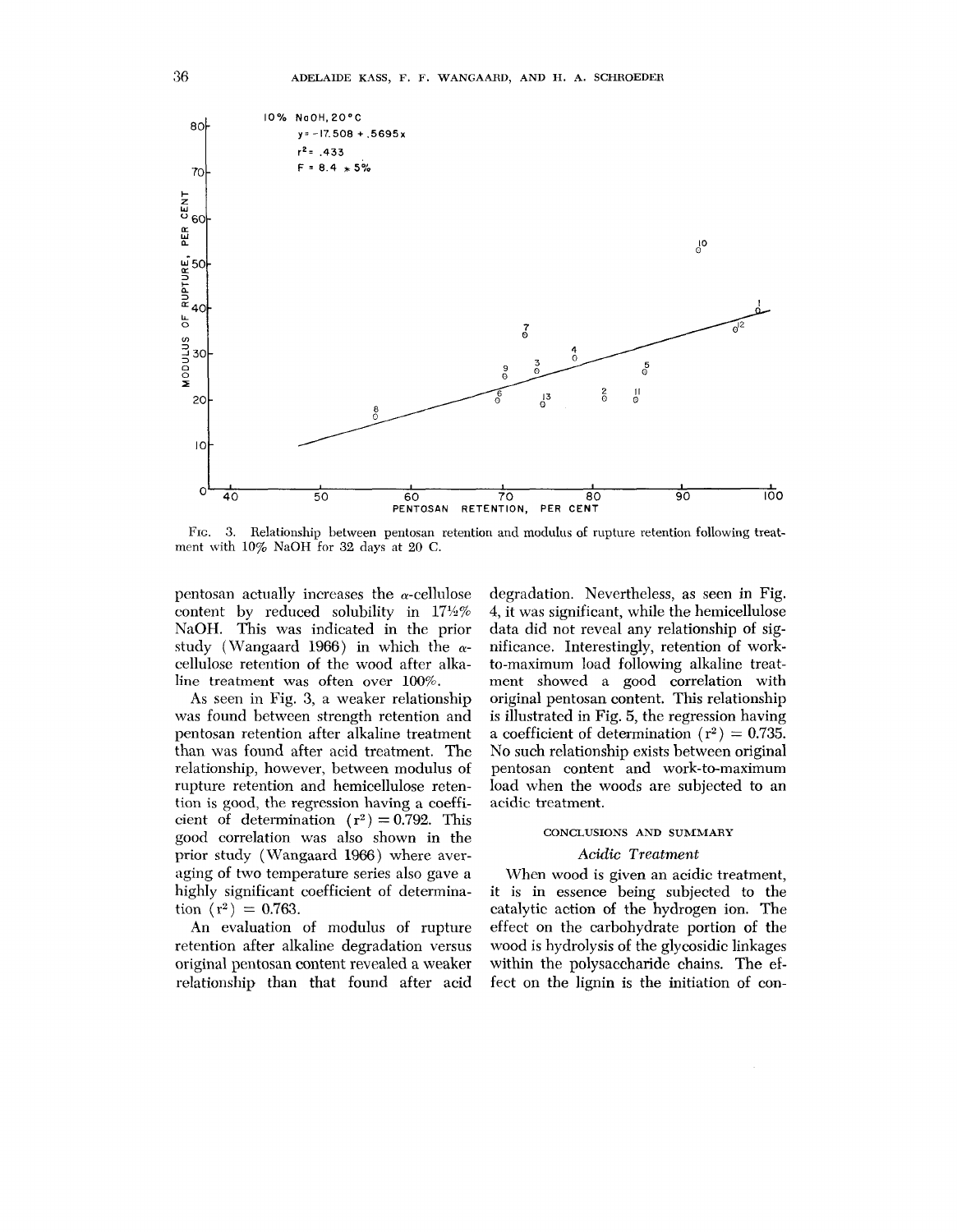

**FIG. 4.** Relationship between original pentosan content and modulus of rupture retention following treatment with 10% NaOH for *32* days at 20 **C.** 

densation reactions. The extreme situation occurs in wood saccharification or the formation of acid-insoluble lignin.

The degree to which wood is affected by acids is determined by the hydrogen ion concentration, temperature, and inaccessibility and chemical constitution of the wood. That the chemical constitution of the wood is important was shown by the two softwoods, which were the most acid resistant of all wood species. That inaccessibility is of considerable importance was shown in the prior study (Wangaard 1966), in which, for the hardwoods only, this factor versus strength retention was most significant,  $r^2 = 0.830$ . Differences in behavior of the ten tropical hardwoods under acidic attack should be primarily the result of differences in accessibility.

The differences in both hemicellulose and pentosan retentions, under identical acidic treatment, for the various tropical

woods should be considered due to differences in inaccessibility. Not only are the hemicelluloses in the less-well-ordered regions of the cell wall and, therefore, more readily available for acidic attack, but the primary hemicellulose, the xylan, is considerably more sensitive to acids than the other wood polysaccharides. The rate of hydrolysis of xylose glycosides is approximately 4.5 times that of glucose glycosides (Wolfrom and Thompson 1957), and this same rate should apply in comparing xylan and cellulose.

The effectiveness of wood in resisting acidic attack is therefore indicated by the hemicellulose and pentosan retention values. The critical acidic degradation of the wood with respect to its strength retention is most probably lowering of the degree of polymerization of the cellulose. The effect of lowering the degree of polymerization of cellulose upon the strength retention of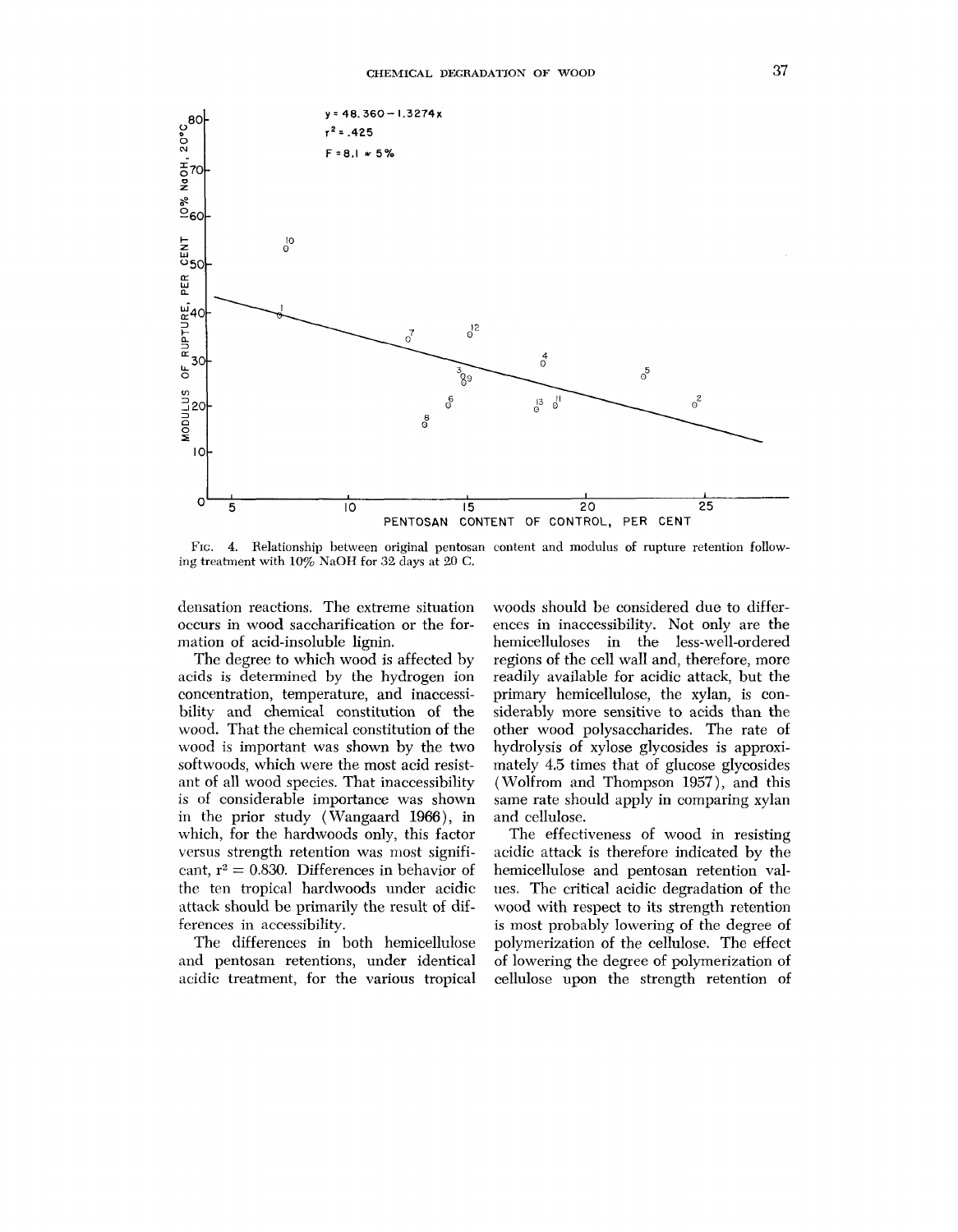

FIG. 5. Relationship between original pentosan content and work-to-maximum load retention following treatment with 10% NaOH for **32** days at 20 C.

wood has been shown by Ifju (1964). Although the hemicelluloses undoubtedly contribute to the strength of wood, it would be unwarranted not to consider the cellulose in wood of prime importance.

The significant relationship between the original pentosan content of the wood and modulus of rupture retention is important in that it gives a means for determining through chemical analysis the behavior of a wood sample with respect to acidic treatment. The assumption that a high pentosan content indicates low acid resistance has been given quantitative verification.

# *Alkaline Treatment*

The primary effect of alkaline solutions on wood is one of causing increased swelling or increased accessibility. The glycosidic bonding of wood polysaccharides is resistant to alkaline cleavage below normal pulping temperatures (Rydholm 1965). Some lignin is soluble in alkali as was indicated in the prior study ( Wangaard 1966); the amount, however, is small in comparison to the loss of hemicellulose. The degree to which the hemicellulosic material is lost can be considered a measure of the degree of alkaline-induced accessibility. Where the concentration and temperature of the alkaline treatment are kept constant and the woods treated are all of a similar type, the extent of retention of hemicellulose could be a measure of the individual wood's ability to resist swelling by alkali. Increased accessibility resulted in a lowering of resistance to degradation, as indicated by a reduction in strength retention.

Pentosan retention under alkaline treatment does not give as good a correlation as does hemicellulose retention; however, it is still significant. Pentosan retention is a